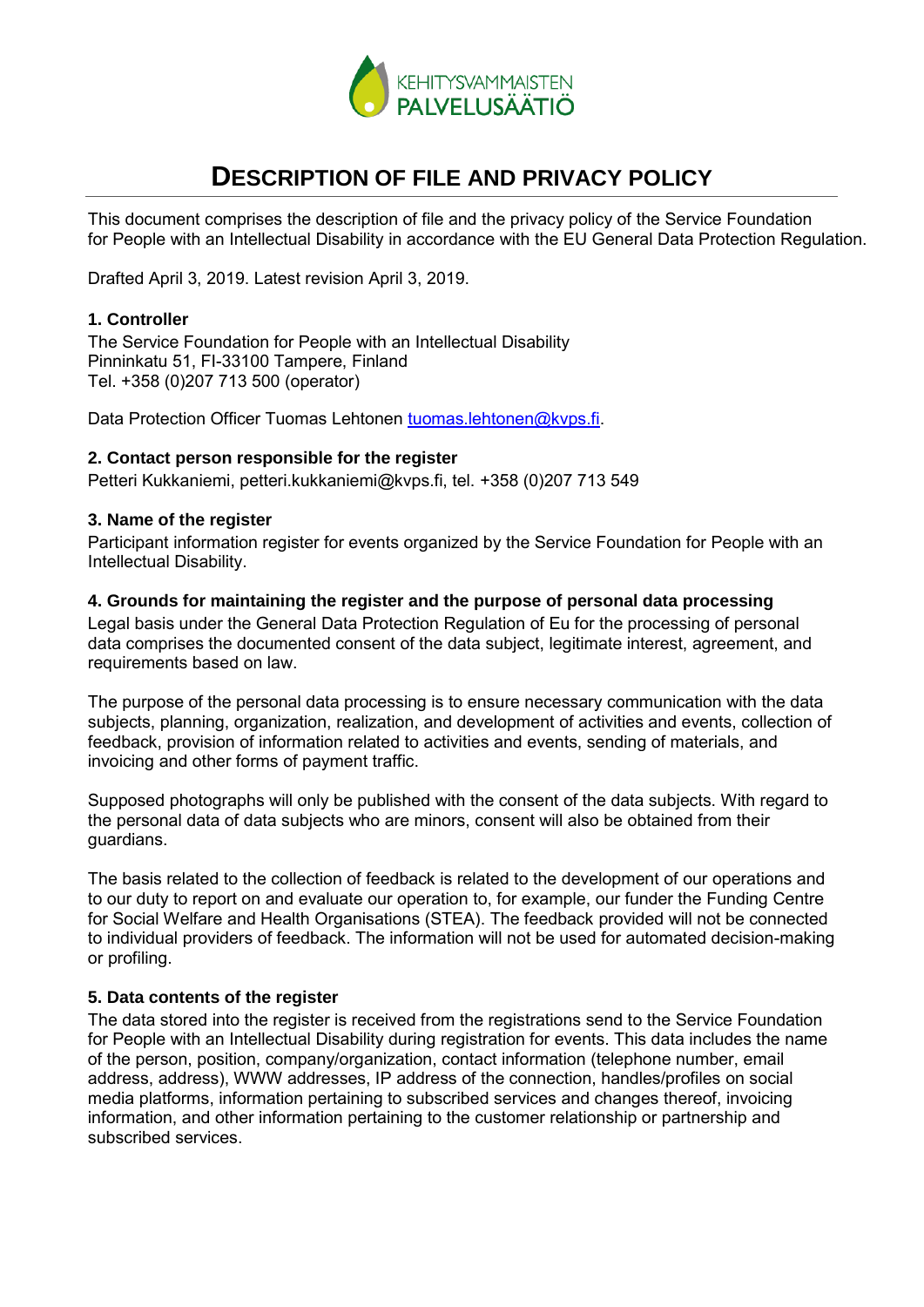

For travel and expenditure allowances as well as other payment traffic, the personal identity code and bank account information may also be collected in addition to the information mentioned above.

During activities and events, such information related to life situation and state of health that the data subject has considered necessary to provide (such as allergy and diet related information and information on requiring an assistant) may be collected with the consent of the data subjects.

The data is stored as a supporting document for reporting on the extent of operations and, under the Accounting Act section 10, for a maximum of six years from the end of the occasion or event.

## **6. Regular sources of data**

The data stored into the register is received from our clients through messages sent via WWW forms, emails, by telephone, through social media platforms, from agreements, client meetings, and other events where the client discloses information pertaining to them.

#### **7. Regular disclosure and transfer of data outside the EU or EEA**

Data is not regularly disclosed to other parties. We may only disclose personal data for the purposes mentioned in this statement to partners included in our operation and events. In other cases, we may disclose data to third parties only insofar as it has been agreed on with the data subject.

We utilize subcontractors working on our behalf for the processing of personal data. Personal data is stored on a server managed and protected by external service providers to whom we have outsourced parts of our IT management. We have ensured the protection of your data by drawing up agreements pertaining to the processing of personal data with our subcontractors.

## **8. Principles of register protection**

The register is handled with due care and the information processed by information systems is appropriately protected through technical and organizational means. Where register information is stored on an Internet server, the physical and digital data security of the equipment is ensured to an appropriate degree. The controller ensures that the stored data as well as access rights to the server and other information that is critical to the safety of the personal data are processed in a confidential manner and only by employees in whose job description it is included.

## **9. Right of access and right to request information rectification**

Each data subject has the right to review the information pertaining to them stored in the register once per year without charge, and to request the rectification of potentially incorrect information or to supplement incomplete information. For requests regarding the access to and rectification of information, the data subject must present a written request, which is signed by the data subject or similarly certified to the contact person responsible for register-related matters. The controller will respond to the data subject within the time limit provided for by the EU General Data Protection Regulation (in principle, within one month). Further information regarding requests to access or rectify information is available from the Data Protection Officer [tuomas.lehtonen@kvps.fi.](mailto:tuomas.lehtonen@kvps.fi)

## **10. Other rights related to the processing of personal data**

A data subject has the right to request the removal of personal data pertaining to them from the register ("the right to be forgotten"). Similarly, data subjects have the other rights provided for by the [EU General Data Protection Regulation](https://eur-lex.europa.eu/legal-content/EN/TXT/?uri=CELEX:32016R0679#d1e2144-1-1) such as the right to restrict the processing of personal data in certain situations. The requests must include a written request, which is signed by the data subject or similarly certified and presented to the contact person responsible for register-related matters. The controller will respond to the data subject within the time limit provided for by the EU